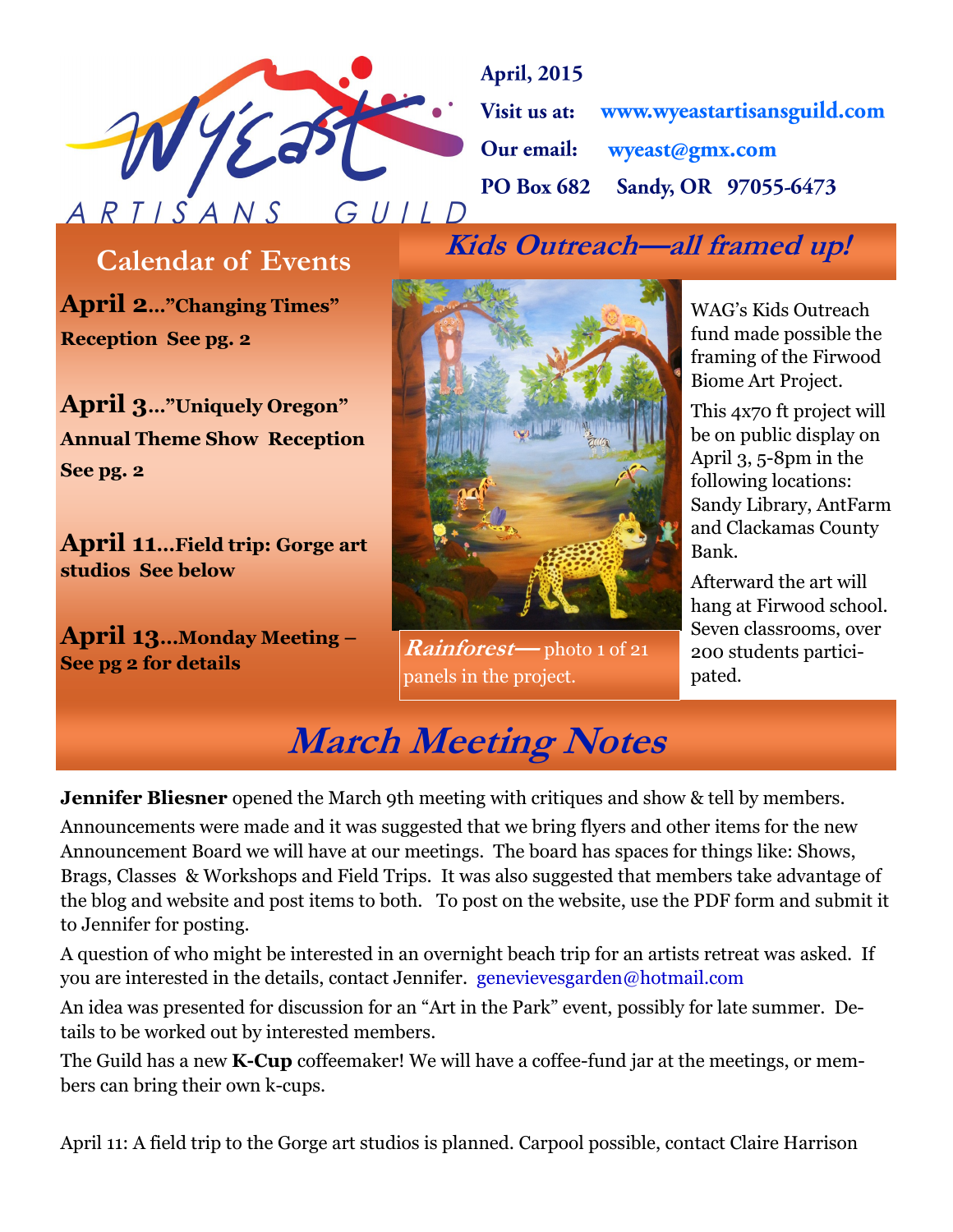# **April 13 "Ritzy" Monday Meeting**

Our next Monday Meeting is something a bit different...To get us into the spirit for the 'Puttin' on the Ritz" art show, we are having a 'Ritzy Party" theme.

#### **Artists need to be inspired. Sometimes playing around, in an unusual way, stimulates creativity. Art history, our history, what does** *Ritzy mean?* **Be inspired...**

We can bring "Ritzy" items, or wear a ritzy getup to the meeting and then be prepared to take some photos!

The theme involves: Ritzy, glitzy, glamorous, shimmery, top hat, top drawer, top floor, high-class, high-heels, high-rise, pearls and caviar...What about 'glitzing-up' something mundane? Jeweled tennis shoes or a walking-stick?...Be creative! **Come to the meeting...have fun!**

# **CHANGING TIMES...Reception**

**April is a busy time for art and good times in Sandy!** Thursday, April 2 at 6:45 join us for "Changing Times" art show at Sandy Actors Theatre.

Artists will talk about their work at 7pm and then attendees are invited to a dress-preview performance of "Mornings At Seven".

There's no admission charge; all donations benefit Wy'east Artisans Guild's public programs.

# **Uniquely Oregon... art show**

#### **HELLO EVERYONE! THIS IS OUR ANNUAL THEME SHOW, A GUILD TRADITION!**

The reception will be on First Friday April 3 and we hope that all members, showing or not, will come and support the Guild.

We can expect 150 to 200 people will pass through the library this evening to enjoy the art, music, food and company of friends and neighbors.

*Everyone* should bring finger-foods/desserts between 5:30 and 6:00. The official First Friday event kicks off a 6PM and we would like to have the food and drink ready to go at that time.

At 7pm the artists will have a brief talk about their artwork… it's always interesting, so plan to be there.

### **Join In, Visit Together And Have Fun!**

### **Other Items In The News….**

This is a good time to mention that the Newsletter Editor needs your help… We can only print the information we have; we rely on you to supply the contents found in these publications. Sometime we email out 'Things of Interest' or FYI information between newsletters

Email Rod Stroh: rod . stroh@yahoo . com